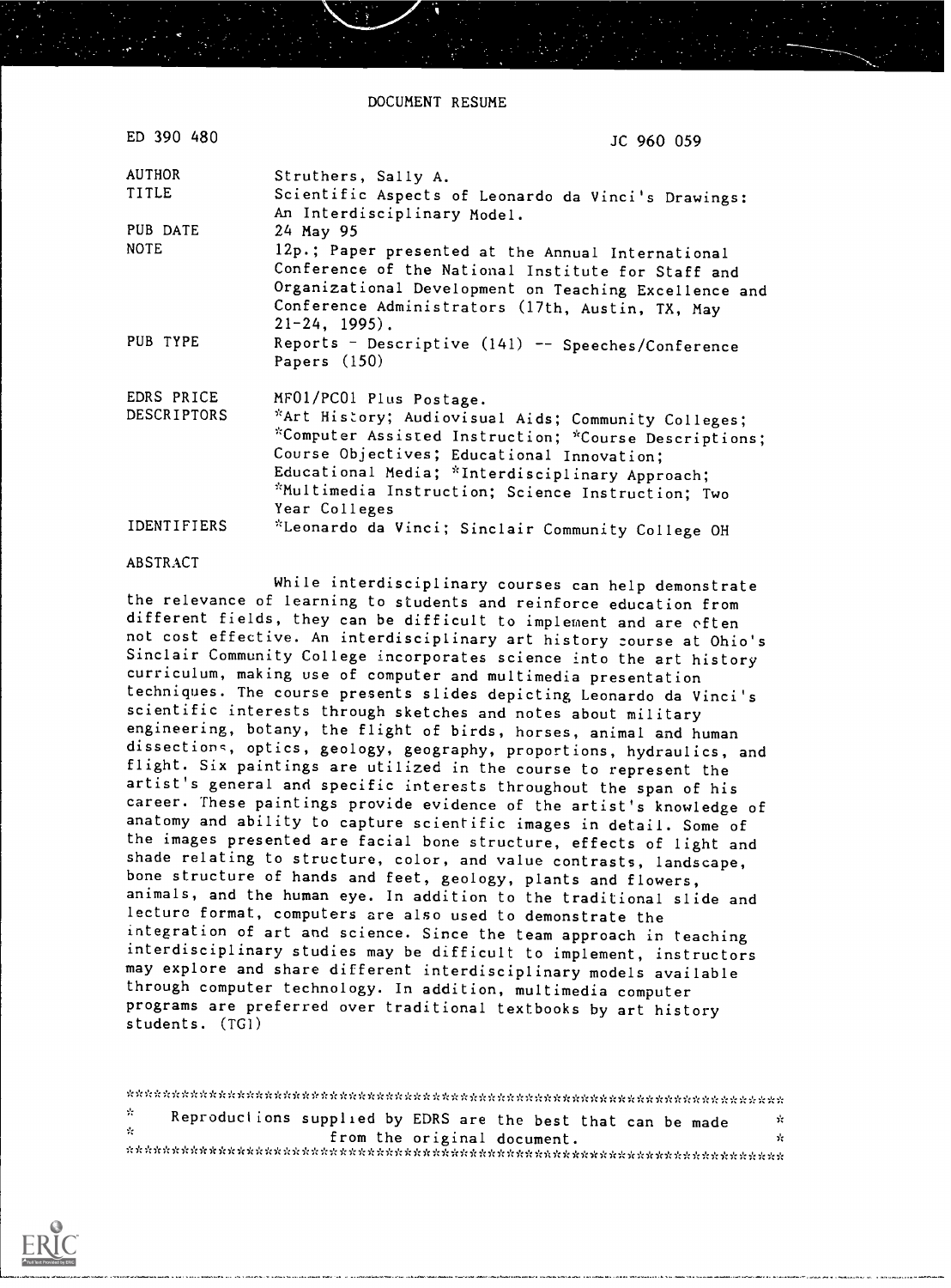## Scientific Aspects of Leonardo da Vinci's Drawings: An Interdisciplinary Model.

U.S. DEPARTMENT OF EDUCATION EDUCATIONAL RESOURCES INFORMATION /<br>This document has been reproduced as<br>received from the person or organization<br>originating :

- $\square$  . Minor changes have been made to moreve reproduction quality
- $\bullet$  Ponts of Leo experiences stated in this subsequent approximately entered in the Sally A. Struthers are also the contracted in the contracted in the contracted in the contracted in the contracted in the contracted in

PERMISSION TO REPRODUCE THIS MATERIAL HAS BEEN GRANTED BY

S. Struthers

TO THE EDUCATIONAL RESOURCES INFORMATION CENTER (ERIC) "

Paper presented at the Annual International Conference of the National Institute for Staff and Organizational Development on Teaching Excellence and Conference Administrators (17th, Austin, TX, May 21-24, 1995)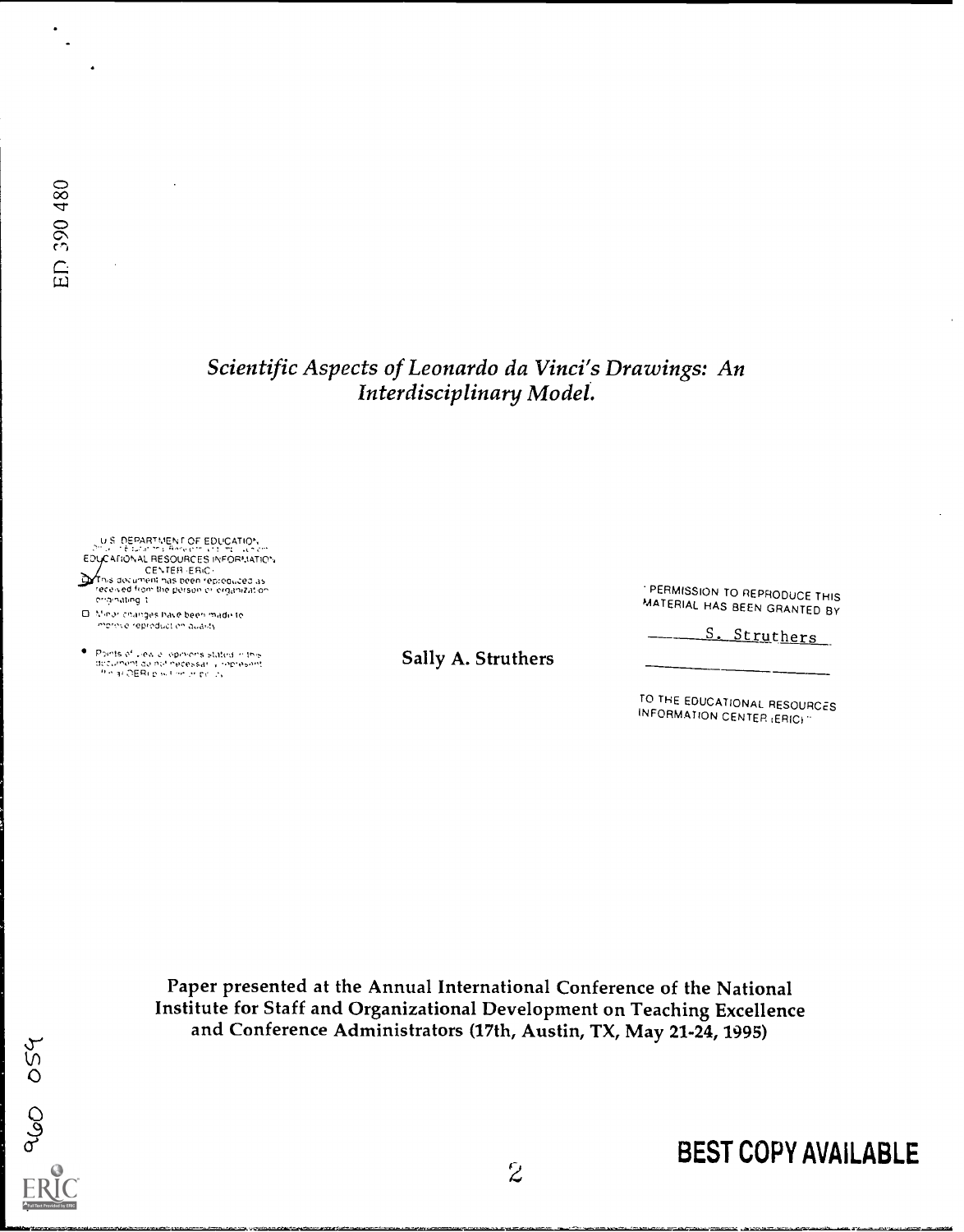National Conference on Teaching Excellence & Conference of Administrators May 21 - 24 \* Austin Convention Center NISOD '95 The National Institute for Staff & Organizational Development The Community College Leadership Program

Wednesday, May 24 8:30 - 9:30 Lavaca \* Session #187 Scientific Aspects of Leonardo da Vinci's Drawings: An Interdisciplinary Model Sally A. Struthers, Ph.D. Sinclair Community College

Much has been said of the advantages of interdisciplinary studies: that they demonstrate the relevance of learning to the student; they show how different fields impact one another, and to reinforce that education; and that the world is not the sum of individual cells of information fimctioning autonomously, but a mesh of integrated components.

True interdisciplinary courses are, in my opinion, the most beneficial, but also the most difficult to plan and implement. One reason is that usually at least two professors are necessary for true interdisciplinary studies since we usually only have one special area of expertise. Team-taught courses are difficult to plan, and, from my experience, those course plans evolve due to the dynamics of the interaction between the professors and students.

A course that was very successful (from the students' view) at my institution, Sinclair Community College, was an honors seminar on "Freud, Einstein, and Darwin: Influential Thinkers", taught by three professors from psychology, physics, and biology. Another interesting honors course was the "Psycho-Chemical Connection", taught by professors from psychology, chemistry, and biology. One problem with both courses was that they were not cost effective. Many of our students do not stray from the basic courses necessary in their path toward graduation, so enrollment was not peak. We usually need an

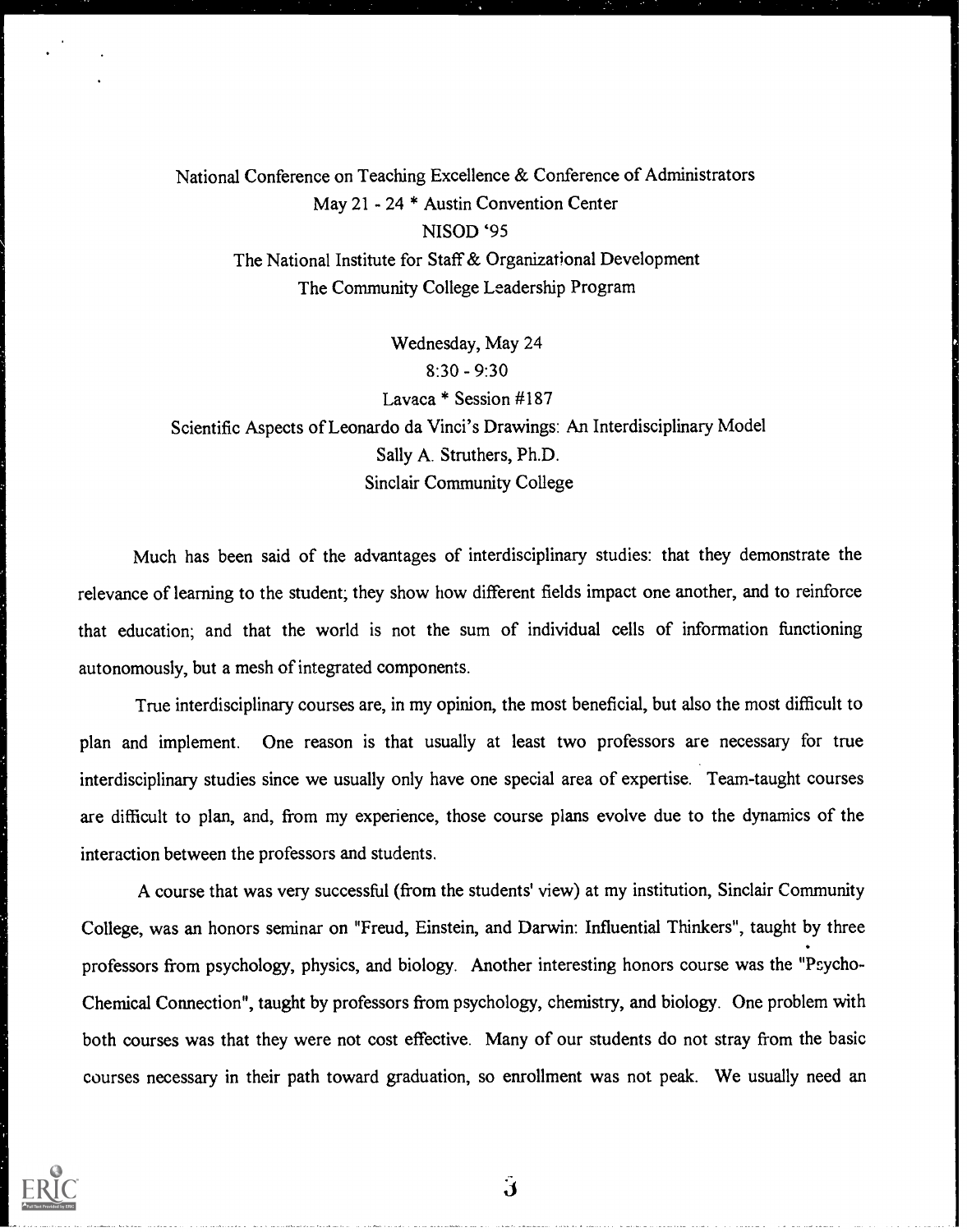average class size of 18, and that is what we had for these classes, but 3 instructors to pay. The course is usually 3 payload hours, but each professo. received 2 hours, making the average class size only 9.

Similarly, this quarter I am team-teaching "Greek Art, Theatre, and Poetry" with the Theatre Department Chair and an English professor. We have 24 enrolled, so our average class size is a little better. I find that I work almost as hard preparing for this course as I do when I teach a 3 credit on my own, so there is no savings in preparation time. However, it is all worth it for the sake of the students' learning

In reality, most courses will be taught by one professor with specialized knowledge in one field, but he or she can interject segments to reinforce the interrelationship between different disciplines.

A colleague of mine from another institution told how he wanted to approacu the topic of urinalysis in an interdisciplinary fashion. At first, I laughed, but then he informed me that urine was collected from soldiers during the Civil War to produce gunpowder. Then I thought of a painting by Jacob van Ruisdael, called "View of Haarlem from the Dunes at Overveen", painted in the 17th Century. (Slide) It shows linen bleaching in the fields - and thr Dutch used urine for bleach. So urology linked with American History, Dutch economy, warfare, and painting.

Luckily for me, I teach Art History, which cannot be taught in a silo. My field encompasses archaeology, numismatics, epigraphy, linguistics, history, philosophy, religion, and more. I try to reinforce the relationships, though, and, if the students want to hear more about Dutch economy or modes of transportation in Venice on a particular day - that's fine with me. Never let the curriculum get in the way of learning! My students say that they understand their other courses better due to real world examples they have seen in my class.

Bringing in other disciplines can also help promote other courses. Some history professors borrow slides from me to do art modules from time-to-time, which sparks an interest and sends some students my way!

Let me just share with you one little slice of how science and art can work together. The module that I am presenting can be used in either course. It may spark more of an interest in science due to the



4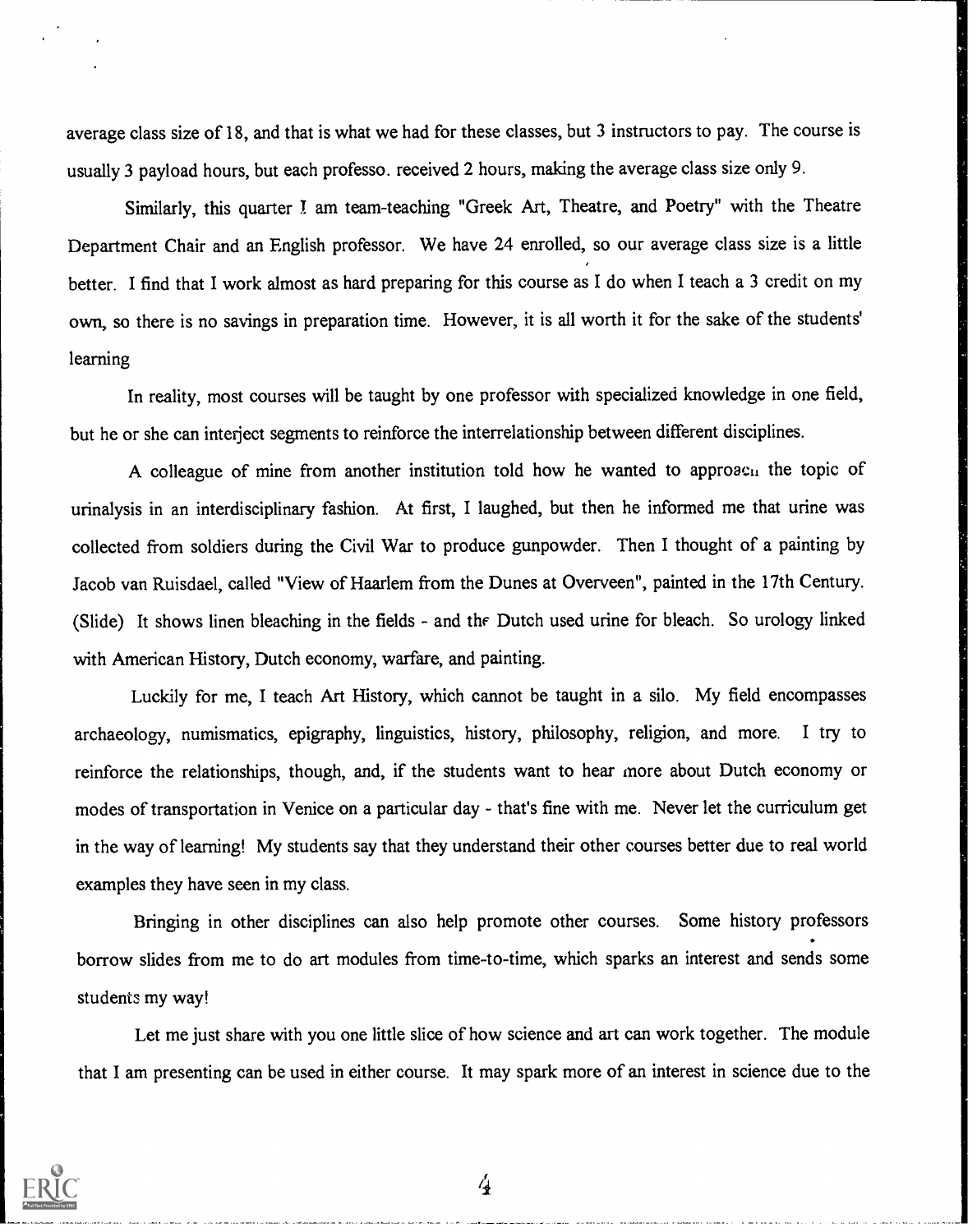visuals, and it lets art students know that they must be learned in other areas in order to excel in art. Leonardo da Vinci is a great example to use because he was both a scientist and an artist.

I will show you the model in traditional fashion - with an instructor (me) , and also on computer multimedia format.

## (Slide - Vitruvian Man)

We possess a record of Leonardo da Vinci's scientific interests and observations due to the notebooks which he began to keep in his early years in Milan, at about the age of thirty. Leonardo kept records of his day-to-day activities in writing (curiously written in a neatly mirrored script), as well as through sketches - sketches of art work, ideas in progress, observations about nature, and innumerable mechanical and scientific drawings. Leonardo's drawings range from early sketchy illustrations of machinery to finished, complex anatomical studies dating from about 1510 and later. Within Leonardo's notebooks are sketches and notes about military engineering, botany, the flight of birds, horses, animal and human dissections, optics, geology, geography, proportions, hydraulics and flight. Leonardo also worked for many years on the Treatise on Painting (left uncompiled at his death). Many of Leonardo's scientific sketches foretold later inventions; for instance, Leonardo almost figured out the human circulatory system. On paper, he invented the airplane\*, the helicopter, and, in case of failure of the latter two inventions,\* the parachute. Leonardo drew plans for a camera, a functional machine gun and a \* (not so functional) military tank. Many of Leonardo's drawings based on dissections could be used in medical textbooks today. His method of presenting multiple views of a body part along with crosssections is in general use today. \* (These drawings were also among the first used to try out computer imaging). Leonardo da Vinci could be called the first medical illustrator. Although early in his career Leonardo's scientific studies may have been intended to advance the realism of his art, as he advanced in age, Leonardo conducted scientific studies more and more for their own sake. Luckily, thousands of pages from Leonardo's notebooks survive; unfortunately much has also been lost.

The influence of Leonardo's scientific studies on his paintings was profound. Some of the paintings directly mirror Leonardo's specific interests of that time, others demonstrate his scientific interests in general. I have chosen six paintings to discuss that span Leonardo's career. They are the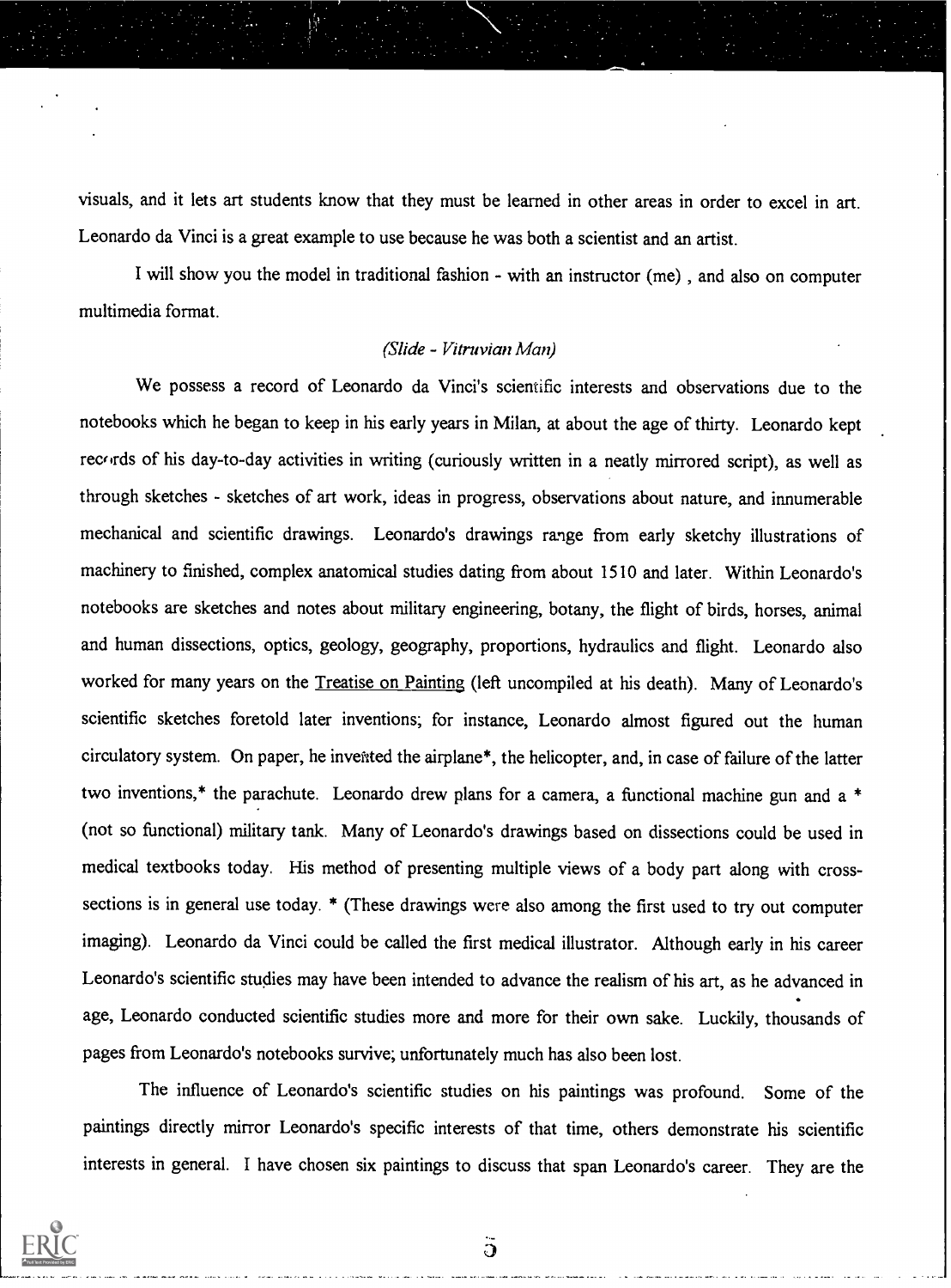Portrait of Ginevra de' Benci of c. 1474 - 76 in the National Gallery in Washington; The Madonna of the Rocks of 1482 - 83 in the Louvre, Paris; the Portrait of a Lady with an Ermine of c. 1483 - 88 in the Czartoryski Gallery in Cracow, Poland; The Last Supper of c. 1494 - 97 in the refectory of Santa Maria delle Grazie, Milan; the Mona Lisa of c. 1503 in the Louvre; and the Madonna and Child with St. Anne of 1508 - 10 in the Louvre.

In the introduction to his Treatise on Painting Leonardo insists that the painter be universal, neglecting no aspect of nature; that he should be a scientist and understand the inner nature of what he paints; and that he be an expert in mathematics. Leonardo heeded his own advice. He wrote a treatise on perspective (lost), studied nature in all its forms, even to the point of performing dissections for anatomical studies.

When Leonardo painted the Portrait of Ginevra de' Benci \*in c. 1474 - 76 he was still a member of Andrea del Verrocchio's shop. At this date, Leonardo was not yet keeping his noteboo!cs with his scientific observations, but we can already see some of the scientific principles at work. Leonardo's knowledge of anatomy is evidenced by the knowledge of bone structure exhibited in Ginevra's face. During this Florentine period Leonardo was not yet dissecting corpses, but he seems to have witnessed a dissection around this time. Leonardo's Treatise on Painting incorporates his studies of science as they relate to the practice of painting. In his treatise, Leonardo writes of the truth of visual information, of moisture in the atmosphere creating different coloristric and perspectival effects, and of the effects of light and shade as relating to structure and color and value contrasts. Leonardo wrote about how a dark background would enhance an illuminated face. On painter's practice he wrote that the artist should set a figure with the "illuminated part against the background" as we see in the Ginevra de' Benci. The sense of atmosphere relates to his study of optics. To my eyes, the beautifully rendered trees suggest that Leonardo was studying trees long before he wrote down his observations on tree growth in his notebooks. The "vortex curls" of Ginevra's hair look ahead to Leonardo's later water studies.\*

The Madonna of the Rocks was painted during Leonardo's first Milanese period, commissioned by the Confraternity of the Immaculate Conception in April, 1483. \*



 $\ddot{\mathbf{b}}$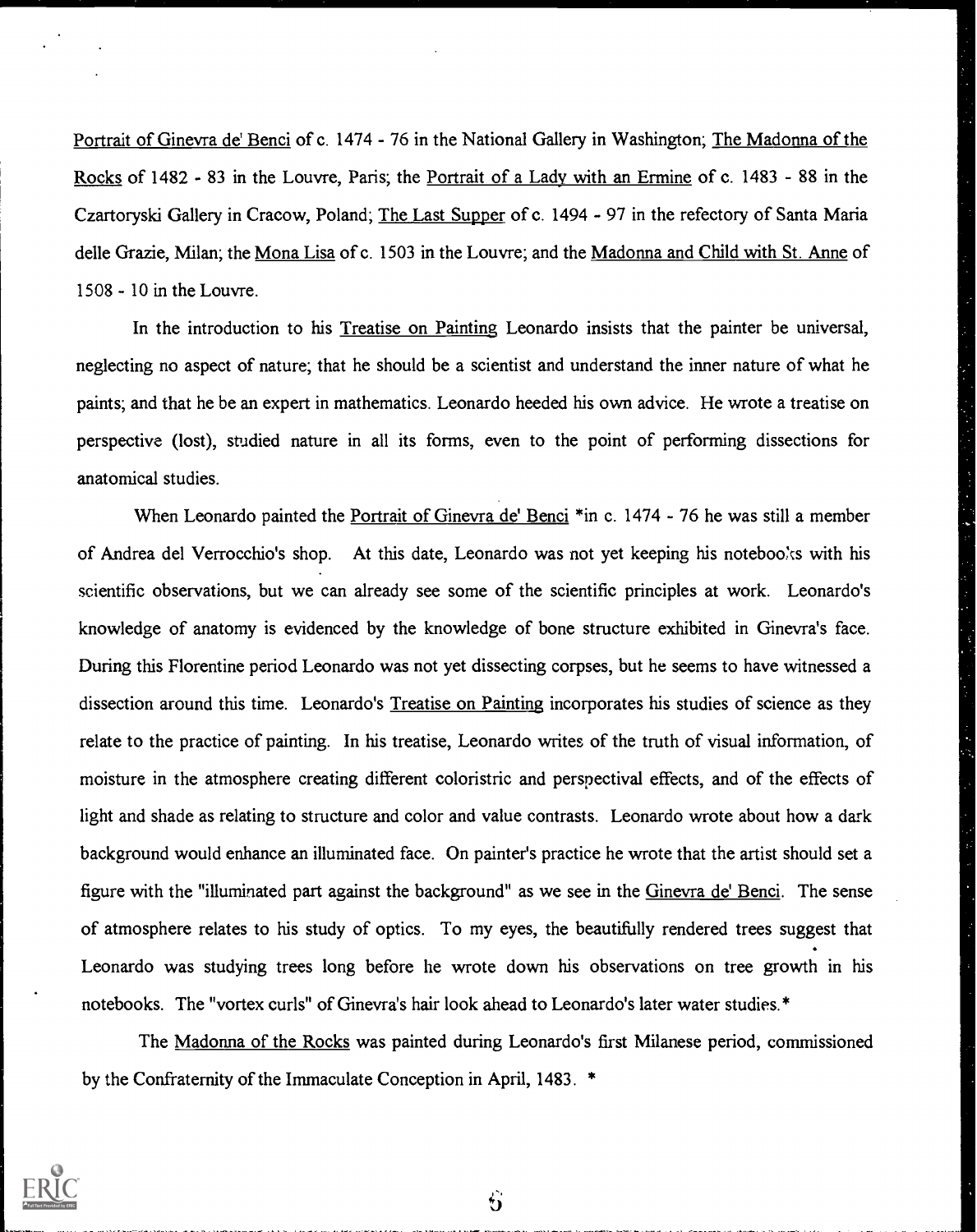The bone structures of the hands and feet of the figures in the Madonna of the Rocks are well observed. This is the time when Leonardo was starting to dissect corpses to enhance the realism of anatomy; he dissected some 25 - 30 corpses of both sexes and various ages. (A brave act, considering the attitude of the Church toward dissections at the time.) Leonardo's knowledge of anatomy is particularly evident in the depiction of the nude infant Christ and St. John.

The atmosphere of the Madonna of the Rocks is so naturalistically rendered that I can almost feel the damp mist enveloping me as I look at the painting. The thick, humid air envelops the figures in a haze; the edges of the figures not sharp, but gently melding into the atmosphere. Leonardo was aware of the presence of water molecules in the air. He wrote "that the brightness of the air is occasioned by the water which has dissolved itself into imperceptible molecules".

The craggy rocks of the landscape of the Madonna display Leonardo's study of things geological, for example, in the accurate representation of the strata of sedimentary rock. Leonardo made studies of rocks and extensive commentary on the discovery of seashells on mountain tops, showing a keen interest in geology. It has been written that the rocks in the landscape of the Madonna of the Rocks are from Leonardo's memories of the quarries of Maiano, but these rocks come not from mere memory, but keen observation and probing study. The plants and flowers are also well observed, down to minute details. Over the years Leonardo studied plant life, and many of his drawings survive. We see the precise observation of a scientist, for instance, \*in a drawing of a star of Bethlehem plant, a crowfoot, and a wood anemone by Leonardo. The knowledge gained by such studies enhances the beauty of the Madonna of the Rocks. The effect of Leonardo's scientific studies, rather than making this painting dry and pedantic, enhance the aura of mystery and beauty in Leonardo's Madonna of the Rocks.

One of only three surviving female portraits painted by Leonardo da Vinci is housed in the collection of the Czartoryski Gallery in Cracow, Poland. \* The Portrait of a Lady with an Ermine represents Cecilia Gallerani, one of the mistresses of Ludovico Sforza, the Duke of Milan. This oil painting has been dated to c. 1490. This painting's background has been overpainted with black, so its original quality cannot be judged. We may surmise that the original background had a hazy bluish atmosphere (and perhaps landscape elements?). In its present overpainted condition there is a harsh



 $\overline{\phantom{a}}$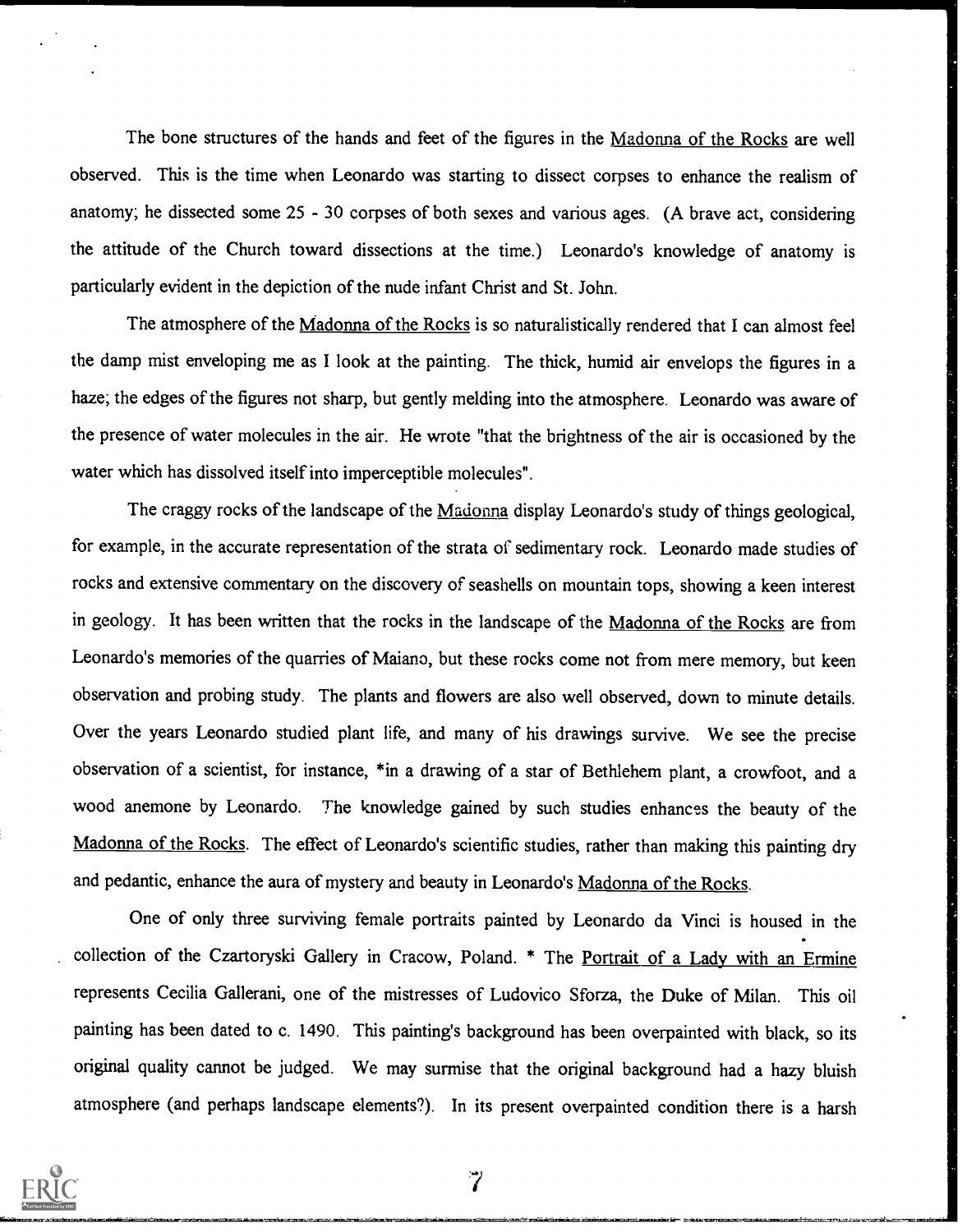contrast between the edge of the figure, and the background that is un-Leonardesque. (A detailed study is currently being done on this panel which may result in a cleaning.) The exquisite painting of the woman and the ermine, however, make up for the disappointing background.

The first thing that caught my eye upon viewing the Portrait of a Lady with an Ermine in December, 1992, while it was in the U.S., was the large size of the ermine. Earlier that day I had observed the movements of an active ermine in the mammal house at the National Zoo. The ermine was tiny, between the size of a large mouse and a chipmunk. The ermine held by Cecilia, however, is closer in size to that of a small cat. Martin Kemp also notes the "unusually large scale of the ermine" and compares its exaggerated size to that of babies in Leonardo's Madonna and Child compositions. The ermine was used as a symbolic device to comment on the virtue of the lady and is also a play on her name - galee in Greek means ermine. The ermine itself is an exquisite animal, its size being a harmonious proportion to the woman, its face turned the same direction as Cecilia's, its alertness mirroring her intelligence. The bone structure of the ermine's head is evident, as is that of Cecilia's hand. In 1489 Leonardo was doing studies of bones and the human skull, and studies of animals. A silverpoint of a bear's head also dates to c. 1490. The knowledge that Leonardo gained through his studies is put to use in this portrait. In a poem by Ludovico Sforza's court poet Bernardo Bellincioni, it was written that Leonardo captured Cecilia's "splendid eyes". \*Eyes were of extreme importance to Leonardo. He wrote about the importance of eyes and observation extensively in his notebooks. In c. 1489 Leonardo was making studies of eyes, such as those in the Royal Library, Windsor. In c. 1489, in his notes, Leonardo tries to demonstrate the superiority of vision over the other senses. Leonardo even wrote about how difficult it was to dissect a human eye. Out of frustration Leonardo devised a way to dissect an eye while keeping it intact by boiling the eye in egg white! Leonardo, through his experiments, really captured the realism of eyes!

Leonardo was commissioned in 1495 to paint a fresco of the Last Supper, an appropriate theme for the end wall of the refectory for the monks at Santa Maria delle Grazie in Milan. By nature a perfectionist and slow worker on paintings, Leonardo chose not to paint in durable fresco - an unforgiving medium which must be painted quickly. Leonardo, who preferred to work in oils, tried an



ð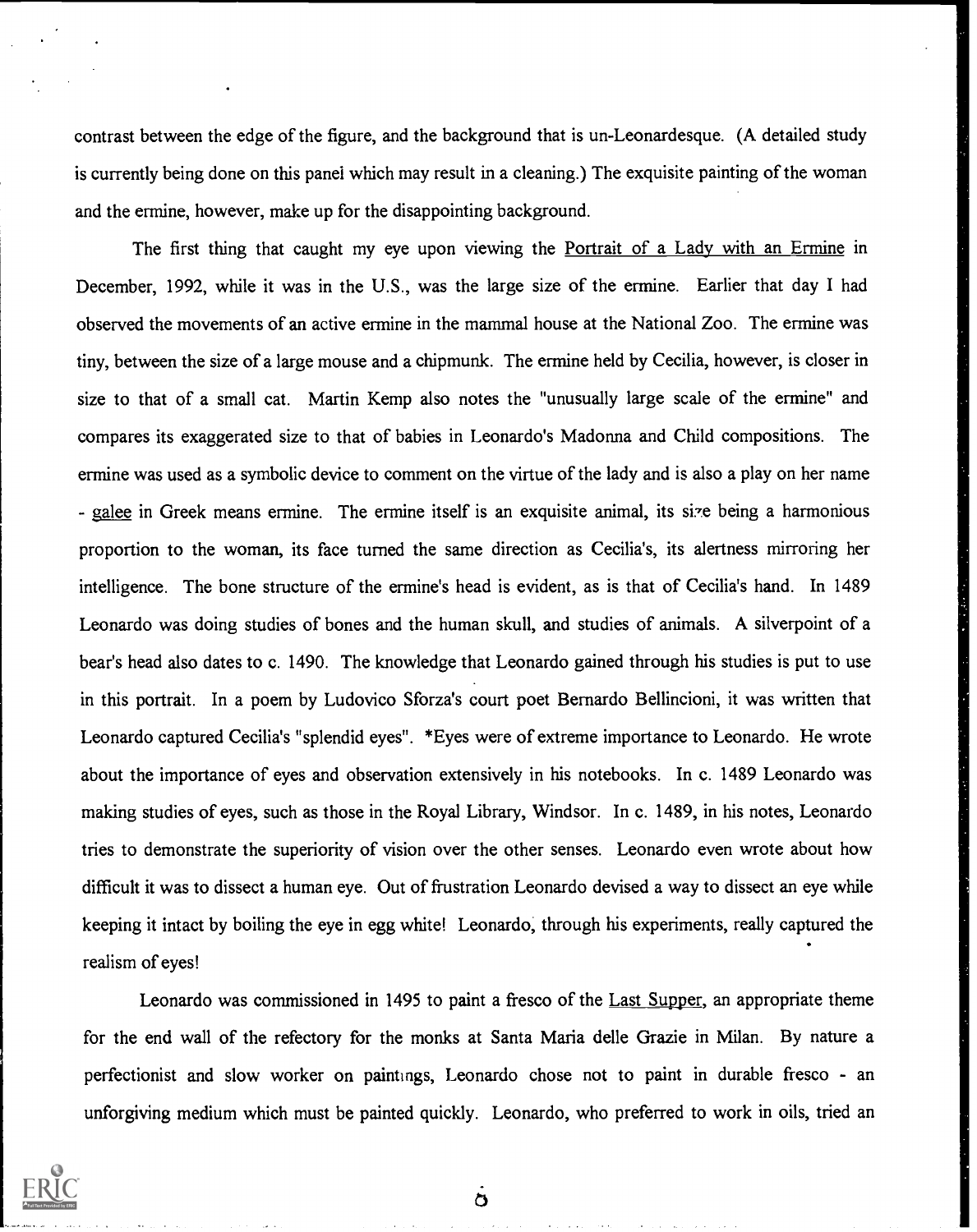experimental method of painting the Last Supper in oils with a ground of gesso, pitch and mastic. This was an experiment that failed. Antonio de Beatis wrote in 1517 that the Last Supper was already beginning to decay. In 1556 Vasari wrote of it as a "mass of blots." To add insult to injury, in 1652, a doorway was cut dead center in the lower portion of the painting. It suffered further damage from humidity and Napoleon's troops when they occupied Milan. The Last Supper is currently being restored under the direction of Dr. Pinan Brambilla Barcilon. Due to its damaged/deteriorated condition, the Last Supper is difficult to evaluate. However, even in its present state, the masterful use of scientific perspective is striking. Leonardo wrote a treatise on perspective, which, unfortunately appears to be lost. Some notes on perspective do survive, however, in Leonardo's notebooks. \* In the Last Supper, the vanishing point is directly behind the center of Christ's head, drawing the viewer's eyes to the focal point a stable, triangular Christ. Christ's face is set apart from the others by a window behind him, with a view to the atmospheric landscape behind. The perspective is so compelling that the room in which Christ and the apostles sit seems to be an extension of the monks' dining hall. The apostles are mathematically arranged into four groups of three. Their anatomy and facial expressions are closely observed from life. The sciences of mathematics, perspective and anatomy work together to create a plausible, harmonious picture of Christ's last Passover meal.

## TRANSITION HERE TO THE COMPUTER

Back in Florence in 1503, Leonardo began painting the Mona Lisa. \* Vasari tells us that Leonardo painted the portrait of Francesco del Giocondo's wife and left it incomplete after four years' work . It was taken by Leonardo to France, along with the St John the Baptist and Madonna and Child with St. Anne. The Mona Lisa combines Leonardo's study of geology, anatomy, optics (humidity and atmospheric perspective), geometry and perspective.

The exquisite use of chiaroscuro is derived from the studies of skulls \* that Leonardo made in c. 1489, when he studied the passage of light over curved surfaces (Clark, 1989, 129). The quality of the



 $9\overline{)}$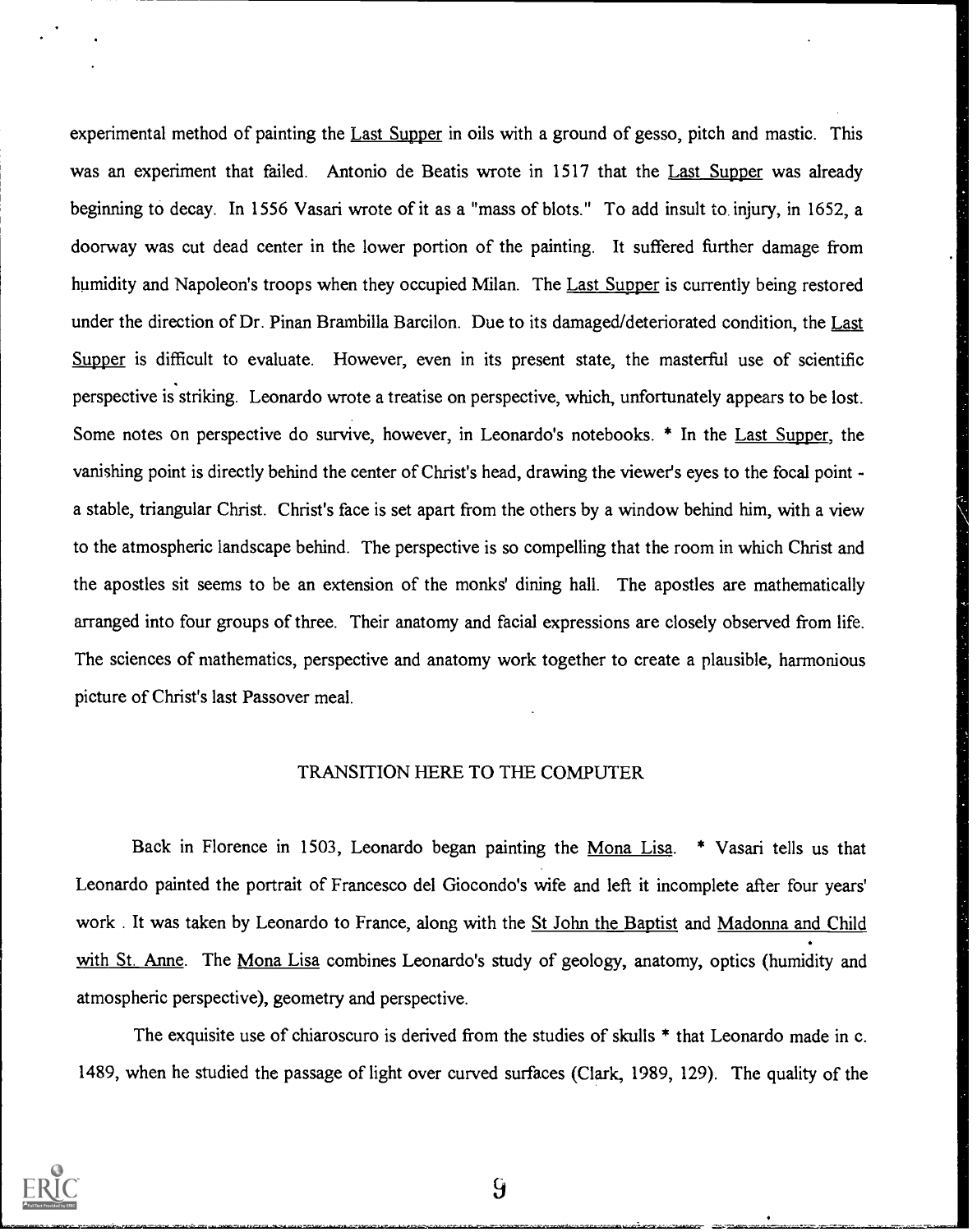chiaroscuro makes this painting the most three-dimensional looking portrait up until that time. The Mona Lisa seems not a flat, painted image, but rather, a living, breathing being.

Her strength is enhanced by her triangular form; her perfection related to that of the circle, the shape that she forms with her arms.

The hazy, misty atmosphere is well observed, as though Leonardo wants to portray a gentle fog enshrouding the landscape - making it mysterious and unearthly. In 1503 Leonardo was making studies of the effects of meteorologic conditions on the landscape. \* The Landscape with a Storm in the Alps reflects Leonardo's meteorological interests at this time. The use of colors in the Mona Lisa binds the woman and landscape together, transferring the mystery of the landscape to the woman and the strength of the woman to the landscape in a symbiotic relationship.

The Mona Lisa shows a perfect melding of science and aesthetics. The landscape is almost an equal partner to the sitter in the Mona Lisa - and the element that sets the mood, as copies by less skillful painters attest.\*\*

In c. 1508 - 13 when Leonardo painted the \* Madonna and Child with St. Anne, he expanded on the pyramidal form of the Mona Lisa, intertwining the Madonna, St. Anne, the Christ Child and the lamb into a living pyramid. This work was painted during Leonardo's second Milanese stay, when his scientific studies were becoming more for their own sake than as a means toward perfecting his art. It was during this time that Leonardo did extensive drawings of dissections as scientific studies. Leonardo was trying to figure out the mysteries of human physiology, and of conception, fetal development and birth. The drawing of the Fetus in the Womb  $*$  falls into this time period, as does the large drawing of the  $*$ Principal Organs and Vascular ana Urinogenital Systems of a Woman (c. 1507 - 8) in Windsor Castle. Leonardo's notes of this time deal with studies of generation and writings about the microcosm.

Leonardo's conception of the Madonna and Child with St. Anne \* (back) reflects his scientific interests of the time. The painting is a microcosm. Leonardo shows us both sexes - male and female; different ages - infancy, young adulthood, later adulthood; examples from the animal, vegetable and mineral worlds - the lamb, the tree, and the rocky landscape. The Madonna and Child with St. Anne combines geology, geography and geometry. Leonardo does not have to include all kinds of examples of



10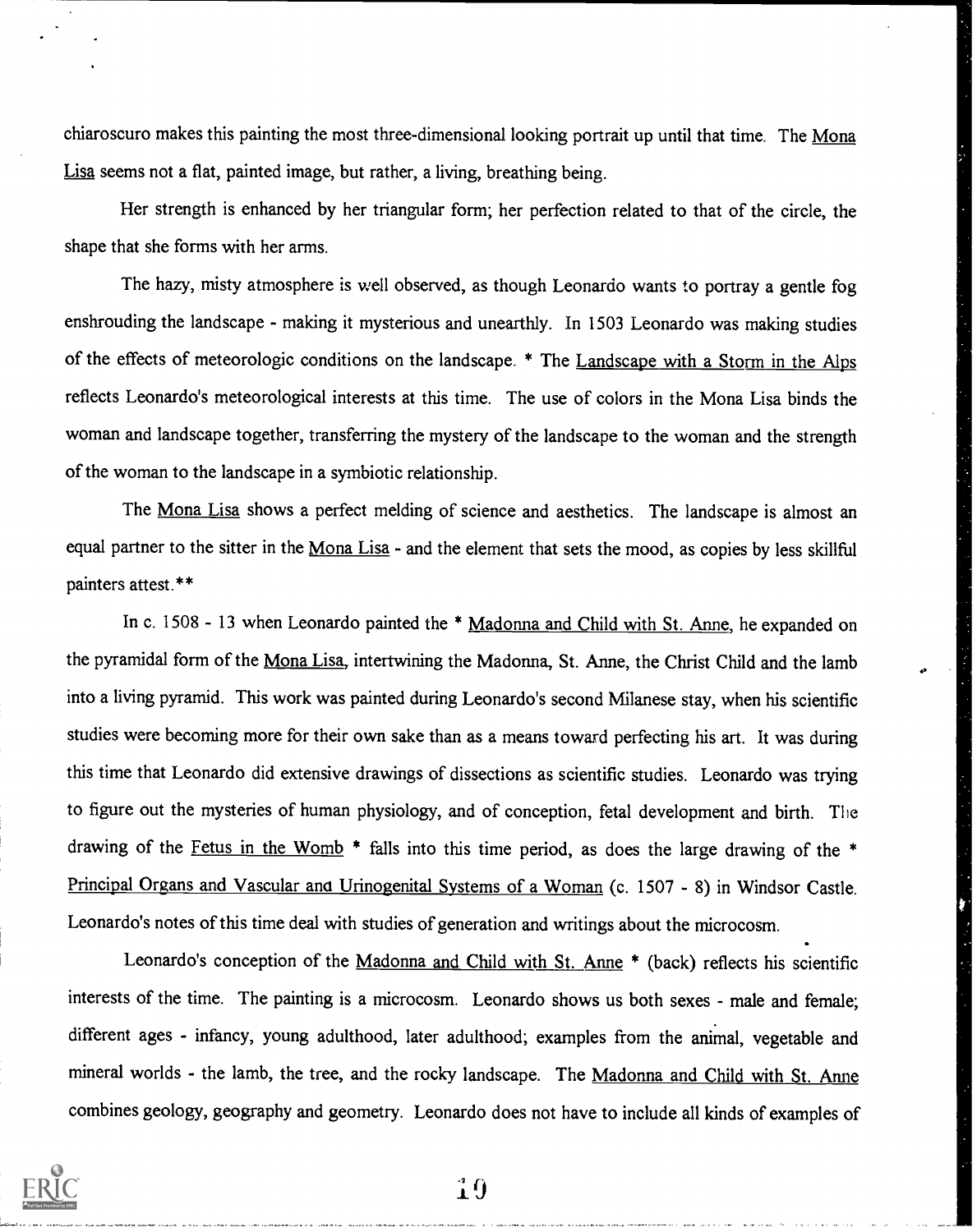things. For instance, one tree represents the vegetable world. The painting is a summary of Leonardo's studies.

The idea of generation, of birth, of the mother - child link is also treated in this painting. Leonardo wrote that, while in the womb, the mother and child shared the same soul. The way in which the Virgin encircles the Child with her arms - an extension of womblike protection - relates to Leonardo's studies. The mother/child bond is also seen in the loving gazes exchanged between the Virgin and Child, and from St. Anne to the Virgin and Child - her progeny. The fullness of the Virgin and St. Anne's bodies - although related to the influence of Michelangelo's figure style - also gives a sense of fertility and Leonardo's knowledge of the organs and their workings inside the human body.

I have ended with the Madonna and Child with St. Anne because it seems to embody all of Leonardo's scientific and artistic interests. It is a microcosm of Leonardo's studies.

If a science teacher did not feel comfortable with this sort of material, there is a fun CD-ROM out on Leonardo da Vinci's inventions, with sound, motion, and games.

I wanted to share my Leonardo talk with you in the traditional slide/lecture format. Trading professors from different disciplines to speak in classes is great - but most professors I know have conflicts that preclude that. We can share different interdisciplinary modules, though, via computer technology. I am putting this particular talk into multimedia format; then I can share it on disk with my colleagues. Professors can get together and brainstorm to see where their fields overlap and trade interdisciplinary segments. A recent survey found that 68% of art history students would rather consult a multimedia computer program than a book.

I used Powerpoint, which is relatively simple to use, for my talk. For more complex interactive applications, you may want to use something like Compel. My husband and I are creating a multimedia alternative delivery course called "The Business of Art", cross-listed between MAN and ART, dealing with the unlikely partnership between business and art. Sinclair recently bought a CD-ROM cutter, so we are thinking about how easy it will now be to work up CD-ROM modules and distribute them to the students.